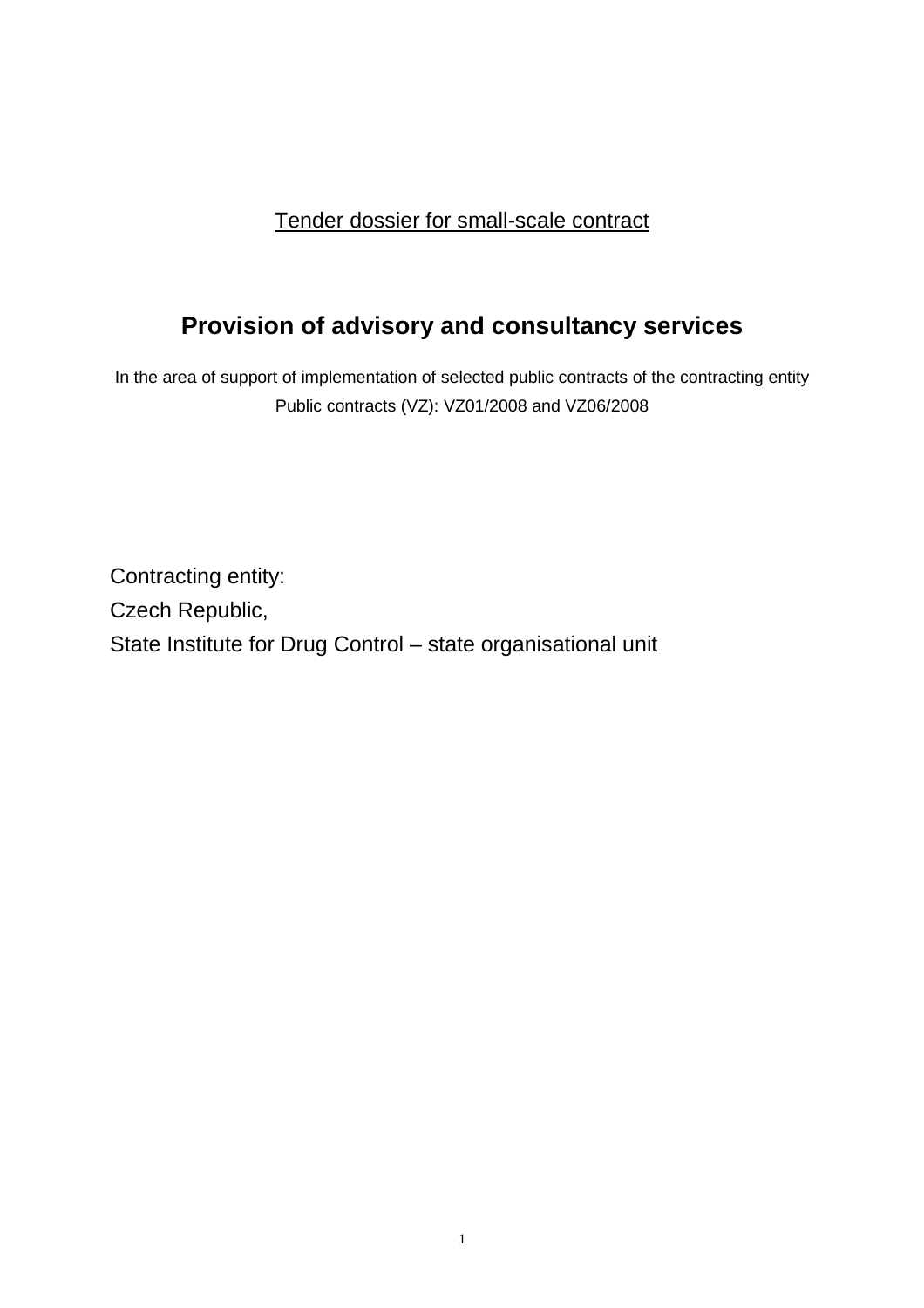# Tender dossier for the processing of tenders for small-scale contract

| <b>Public contract title:</b> | <b>Provision of consultancy and advisory services for VZ01/2008</b>             |  |  |
|-------------------------------|---------------------------------------------------------------------------------|--|--|
|                               | and VZ06/2008                                                                   |  |  |
| <b>Contracting entity:</b>    | Czech Republic, State Institute for Drug Control - state<br>organisational unit |  |  |
| Head office:                  | Šrobárova 48, 100 41 Praha 10                                                   |  |  |
| Registration no. (IC):        | 00023817                                                                        |  |  |

**Person authorised to act on behalf Of the contracting entity:** PharmDr. Martin Beneš, director

| Ing. Karel Kettner<br><b>Contact person:</b> |                       |
|----------------------------------------------|-----------------------|
| Telephone:                                   | 272185202             |
| Fax:                                         | 272185748             |
| E-mail:                                      | karel.kettner@sukl.cz |

### **1. Definition of subject–matter**

### **1.1 Subject-matter**

The subject matter of the contract is the obligation of an advisor-consultant to provide expert consultancy and analytical works necessary in the implementation of projects of the State Institute for Drug Control (hereinafter referred to as SÚKL).

# **1.2 Description of the subject-matter of the contract**

The subject-matter of the contract is the provision of expert consultancy, advisory services and analytical works in the sphere of implementation of public contracts of the contracting entity:

- Public contracts (VZ) SW for shared document management system (DMS) and integration with other systems of the contracting entity
	- o Implementation of application software for the shared document management system
	- o Integration with the documentary service and other applications via ESB
	- o Ensuring an efficient generation, administration, use and archival of electronic documents
- VZ Data digitalisation and integration with other systems of the contracting entity
	- o Implementation of application software for digitalisation
	- o Integration with the documentary service and other applications via ESB
	- o Ensuring digitalisation of historic documentation about medicinal products

The outcomes of the work shall be recommendations in the implementation and integration of projects, steps actually taken in the implementation and integration, evaluation of project deployment and analyses processed within the scope of support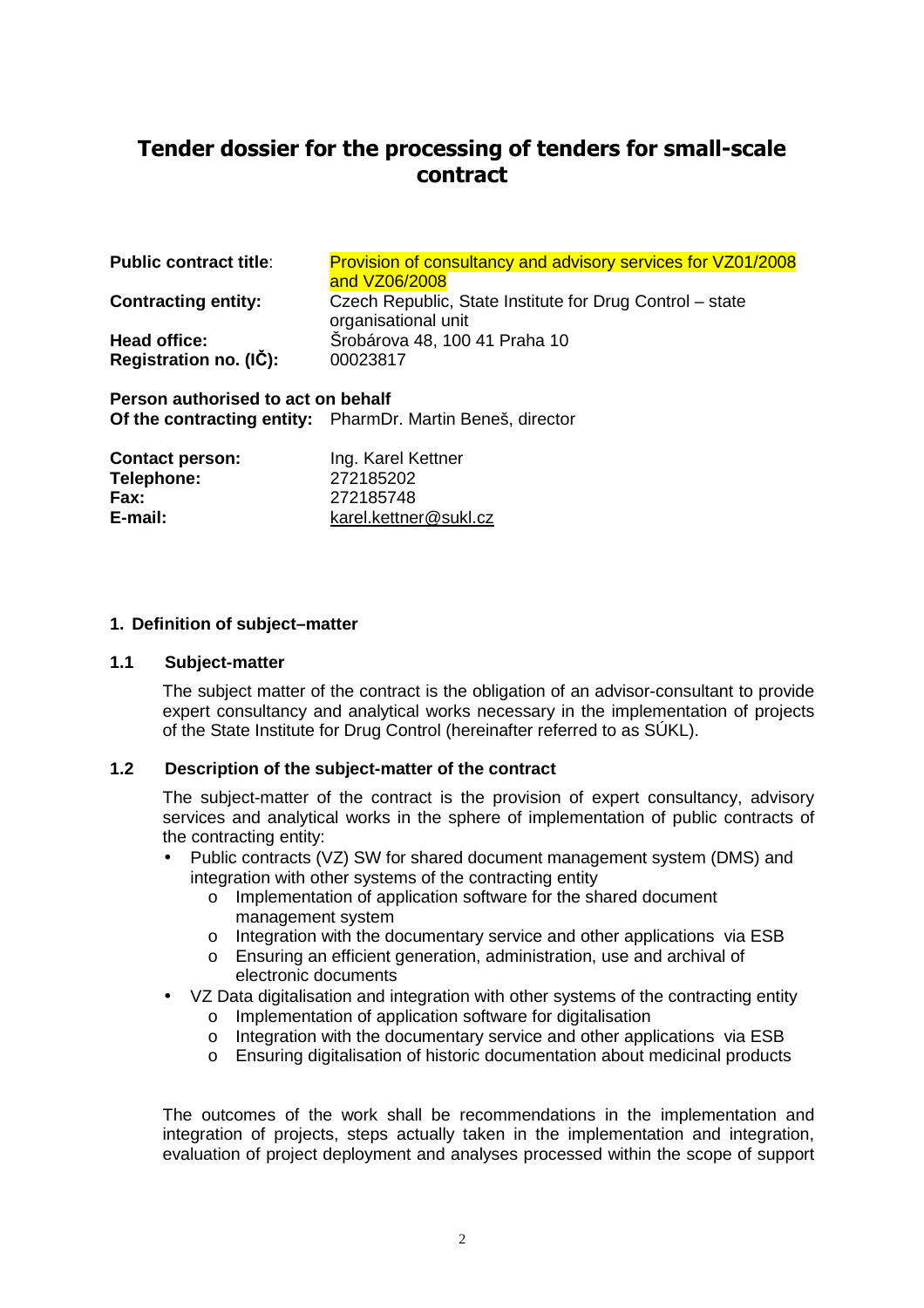of implementation of the above mentioned public contracts. Outcomes shall be handed over to the contracting entity in electronic format.

The tenderer shall work as a consultant, analyst in the following spheres of SÚKL IS:

- 1. SW Athena documentary service;
- 2. SW for document digitalisation;
- 3. SW ECM Documentum (DMS);
- 4. SW for administrative procedures establishing prices and reimbursement ov pharmaceuticals;
- 5. SW Oracle Identity Management.

### **1.3 Contract duration**

Expected start: 11 / 2008 Expected completion: 12 / 2009 For the duration of the contract, services in the scope not exceeding 1,300 hours shall be provided.

# **1.4 Contract site**

The contract site shall be the head office of the contracting entity at: Šrobárova 48, 100 41 Prague 10.

### **1.5 Anticipated price**

The anticipated price for the complete contract shall not exceed 1,255,000,- CZK inclusive of VAT.

### **2. Terms & conditions and requirements for the processing of tender**

- 2.1 Each tendered may file only one tender. Tenders are to be filed in writing, in one original, in the Czech language and in a properly sealed envelope with seals showing the company/name and stamped and signed by the statutory body of the tenderer or the person authorised to act on behalf of the tenderer. The envelope shall be labelled as follows: "Do not open – ZMR12/2008 – SÚKL Prague – Provision of advisory and consultancy services, attn. Ing. Karel Kettner". The envelope must show the address where notification may be sent or tender returned, if applicable.
- 2.2 Tenders are to be delivered to the mail room, at the address of the contracting entity. Tenders may be filed via a postal licence holder or personally by 2008/11/20 8.00 a.m.
- 2.3 The tender must specify identification details of the tenderer.
- 2.4 The tender must contain draft contract (Annex 1) signed by the person authorised to act on behalf of the tenderer.
- 2.5 The tender filed by the tenderer must contain a declaration signed by the person authorised to act on behalf of the tenderer indicating that the tenderer shall be bound by the complete content of the tender for the duration of the tender period, i.e. by 31/12/2008.
- 2.6 The tenderer shall file the tender in one original. All sheets of the tender shall be firmly attached or sown together to be well secured from their removal from the tender, will be properly legible, without crossing off and overwriting. The tenderer may also submit copies of tenders which, however, must be labelled as "Copy" (the submission of copies of tenders is not mandatory).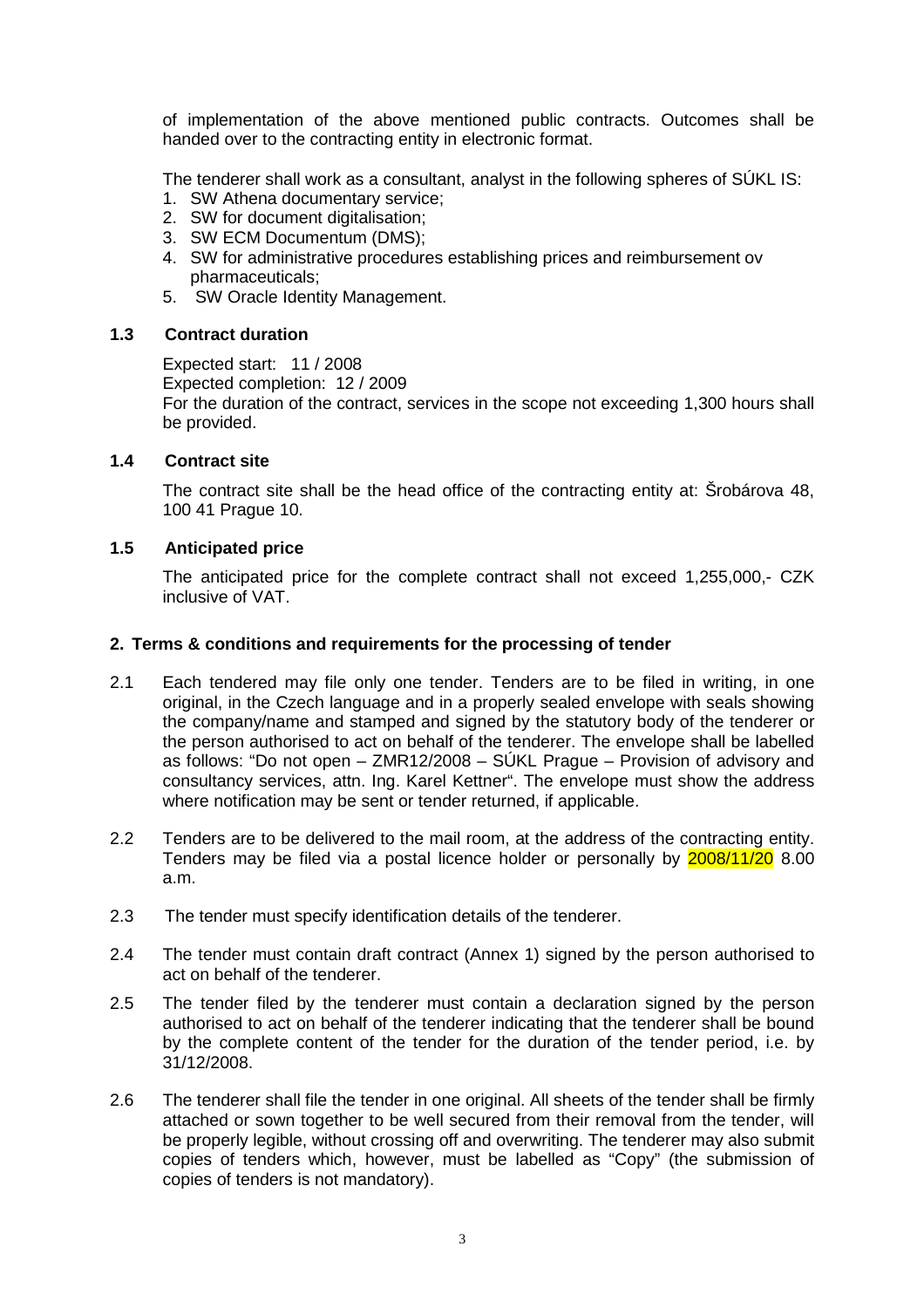- 2.7 All pages of the tender or its individual copies shall be numbered in a continuous ascending order.
- 2.8 Where the tender is jointly filed by several tenderers (a joint tender), the tender will show the same person who will be authorised to act on behalf of these tenderers in communication with the contracting entity in the contract-award procedure.
- 2.9 The structure of the filed tender must be as follows:
	- a) Introductory page

Title of the subject-matter of the tender, contract site, identification details of the contracting entity

- b) Table of contents Must contain all of the below listed chapters in the required structure which will be associated with the relevant sheet or page numbers.
- c) General data about the tenderer Name of the tenderer, legal form, registered office, company registration number (IČ), VAT registration number (DIČ), bank details, names of the members of the statutory body of the company incl. contact details (telephone, fax, e-mail, address), person authorised for further acting, including a written authorisation of representation, and company profile.
- d) Tender cover sheet

The cover sheet shall provide the following details: title of the public contract, basic identification data of the contracting entity and of the tenderer (including persons authorised for further acting, the highest acceptable price of the tender structured in compliance with the tender dossier, date and signature for the person authorised to act on behalf of the tenderer). The tenderer shall use Annex 2.

- e) Documents evidencing compliance with the qualifications in the structure stipulated by item 3 of the tender dossier
- f) Price o f the tender structured as per item 4 of the tender dossier (on the cover sheet).
- g) A detailed description and specification of the offered performance, including data evidencing compliance with expert qualification requirements of the contracting entity for spheres where advisory and consultancy is to be carried out.
- h) Draft contract (Annex 1)
- 2.10 Requirements for additional information on the tender dossier must be submitted no later than 7 days before the expiry of the timeline for tender submission. Queries have to be sent in writing or by e-mail to the address of the contact person of the contracting entity so that the contracting entity has these at its disposal in this period. Answers shall be sent to the tenderer to the specified e-mail addresses and shall be published at www.sukl.cz .

# **3. Supplier qualification**

# **3.1 Qualification shall be satisfied by tenderers evidencing compliance with:**

- Essential qualification prerequisites;
- Professional qualification prerequisites;
- Economic and financial qualification prerequisites;
- Technical qualification prerequisites.

# **3.2 Timeline for evidencing qualifications**

The supplier shall be obliged to evidence compliance with qualifications within the timeline governing the filing of the tender stipulated under item 2.2 hereof.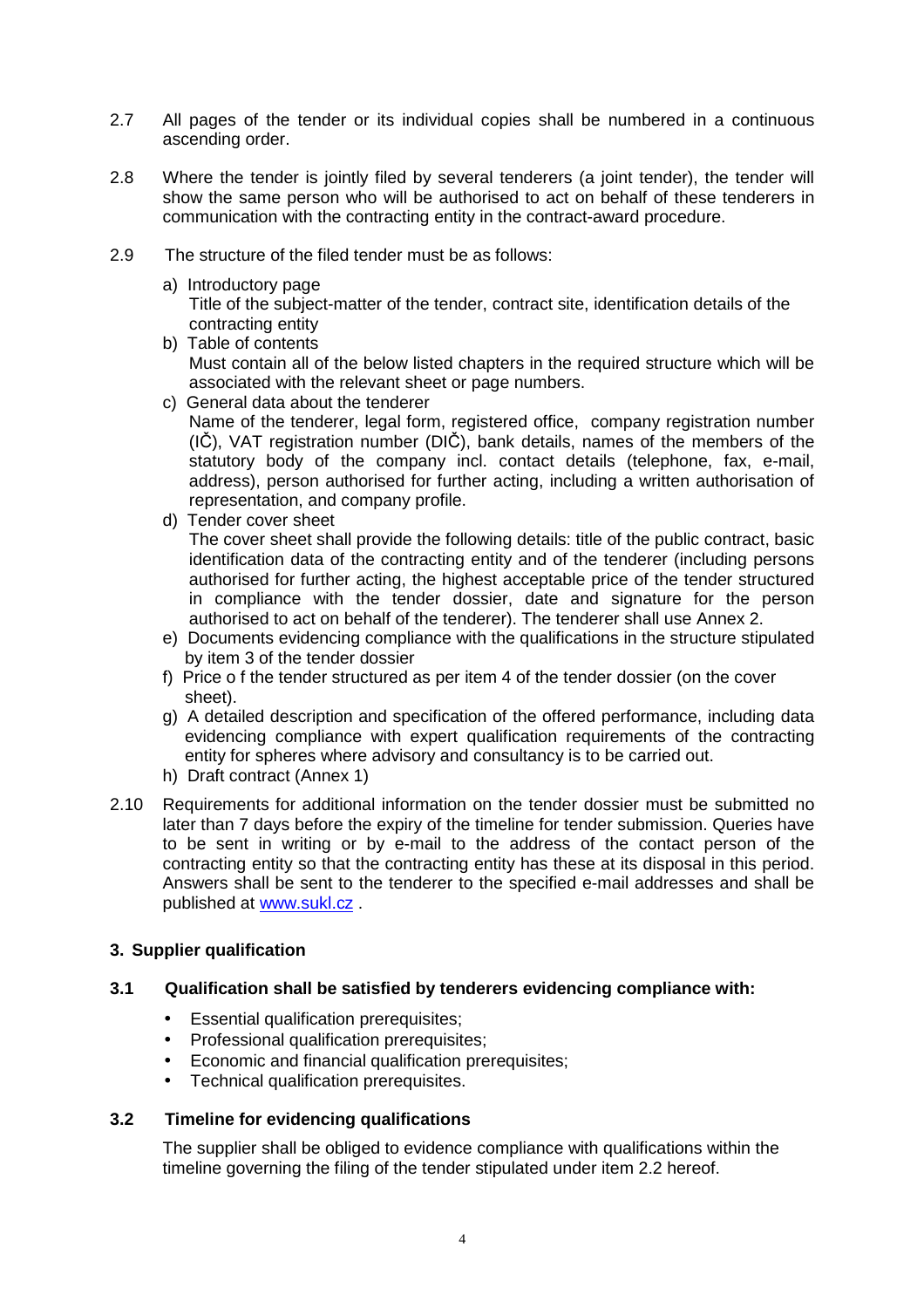# **3.3 Essential qualification prerequisites**

- 3.3.1 Essential qualification prerequisites shall be considered satisfied by a supplier:
	- a) who has not been legally sentenced for a criminal deed committed in favour of a criminal conspiracy, a criminal deed of involvement in a criminal conspiracy, legalisation of yields from criminal activities, participation, accepting a bribe, bribery, indirect bribery, fraud, credit fraud, including cases involving the preparation of or attempt for or involvement in such a criminal deed or where annulment of a sentence regarding the commitment of such criminal deed is concerned; for legal persons this prerequisite must be met by the statutory body or each member of the statutory body, and if a legal person is the supplier's statutory body or a member of the supplier's statutory body, this prerequisite must be met by the statutory body or by each member of the statutory body of this legal person; if the tender is filed by a foreign legal person via its organisational unit, this prerequisite must be met, besides persons stipulated above, also by the head of this organisational unit; this essential qualification prerequisite must be met by the supplier both in respect of the territory of the Czech Republic and its domicile country, place of business or address of residence;
	- b) who has not been legally sentenced for a criminal deed whose matter is associated with the subject-matter of business operation of the supplier pursuant to special legal regulations or where annulment of a sentence regarding the commitment of such criminal deed is concerned; for legal persons this prerequisite must be met by the statutory body or each member of the statutory body, and if a legal person is the supplier's statutory body or a member of the supplier's statutory body, this prerequisite must be met by the statutory body or by each member of the statutory body of this legal person; if the tender is filed by a foreign legal person via its organisational unit, this prerequisite must be met, besides persons stipulated above, also by the head of this organisational unit; this essential qualification prerequisite must be met by the supplier both in respect of the territory of the Czech Republic and its domicile country, place of business or address of residence;
	- c) who has not committed the deed of unfair competition by bribery pursuant to a special legal regulation (Section 49 of the Commercial Code);
	- d) whose property is not subject to bankruptcy petition or where a proposed bankruptcy petition has not been declined for lack of assets of the supplier or in respect of which settlement has not been authorised or receivership installed pursuant to special legal regulations;
	- e) who is not in liquidation;
	- f) in respect of whom the tax registry does not indicate any taxes overdue, both in respect of the Czech Republic and of the domicile country, place of business or address of residence of the supplier;
	- g) in respect of whom no public health insurance payments or penalties are overdue, both in respect of the Czech Republic and of the domicile country, place of business or address of residence of the supplier;
	- h) in respect of whom no social security payments or penalties and state employment policy contributions are overdue, both in respect of the Czech Republic and of the domicile country, place of business or address of residence of the supplier.

3.3.2 The supplier shall evidence compliance with the essential qualification prerequisites by submitting the following:

a) An excerpt from the Penal Register or any other adequate document not older than 90 days; where a legal person is concerned, the excerpt from the Penal Register shall be submitted by the tenderer in respect of all statutory bodies (e.g. Ltd.) or all members of the statutory body (e.g. stock company); where the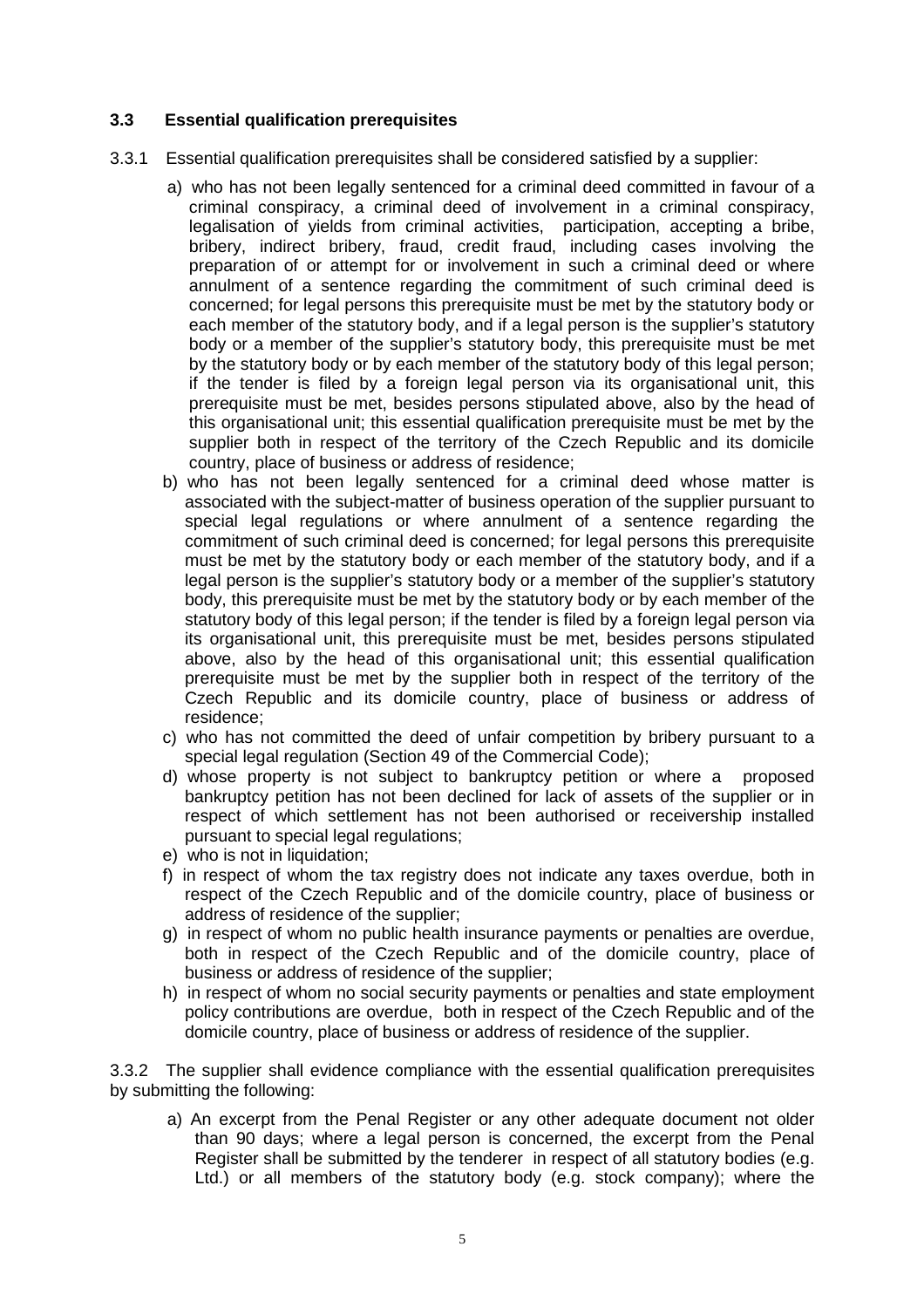statutory body of the supplier or a member of the statutory body of the supplier is a legal person, the tenderer shall provide the excerpt from the Penal Register in respect of the statutory body or each member of the statutory body of this legal person. Where the tender is filed by a foreign legal person via its organisational unit, the tenderer shall provide the excerpts from the Penal Register in respect of the head of the organisational unit as well as in respect of the statutory body or all members of the statutory body of the foreign person for items 3.3.1 a), b) of the tender dossier.

b) An affidavit for items 3.3.1c), d), e), g), f), g) and h) of the tender dossier.

# **3.4 Professional qualification prerequisites**

Professional qualification prerequisites shall be considered evidenced by a supplier who:

- a) Submits the certificate of incorporation, if incorporated in the Companies Register, or a certificate issued by any other similar registry if incorporated thereunder.
- b) Submits an authorisation to engage in business activities pursuant to special legal regulations in a scope consistent with the subject-matter of the public contract, in particular a certificate evidencing the relevant trade licence or authorisation.

# **3.5 Technical qualification prerequisites**

- 3.5.1 Technical qualification prerequisites shall be considered evidenced by a supplier who:
	- a) Evidences knowledge of effective legislation, necessary for the performance of the contract pursuant to 1.2. hereof;
	- b) Evidences consultancy and analytical expertise necessary for the performance of the contract pursuant to 1.2. hereof;
	- c) Submits a list of publication activities in the sphere of ICT solutions in healthcare;
	- d) Submits a certificate or certification in the sphere of SOA (service-oriented architecture) and application integration via ESB (enterprise service bus).

3.5.2 The supplier shall evidence compliance with technical qualification prerequisites by submission of the following:

- a) An affidavit for item 3.5.1., letters a) and b).
- b) A list of publications of the tenderer or other authors involving the tenderer as the first up to third co-author for item 3.5.1., letter c).
- c) A plain copy of a certificate for item 3.5.1., letter d).

# **4. Method of processing the price of the tender**

- 4.1 The tenderer shall be obliged to specify the tender price for complete performance, structured as follows: price in CZK excl. VAT, VAT and price in CZK incl. VAT. The tender price shall be specified on the cover sheet (see Annex 2).
- 4.2 The total price shall be established as the **maximum acceptable price**. The price of the tender shall include the price for advisory and consultations, as well as any necessary costs of the advisor, such as administrative work, telephones, travel expenses, etc., associated with the provision of advisory, consultancy, and analytical services.
- 4.3 The price may be exceeded only in association with a change to the tax regulations governing VAT.

# **5. Payment terms**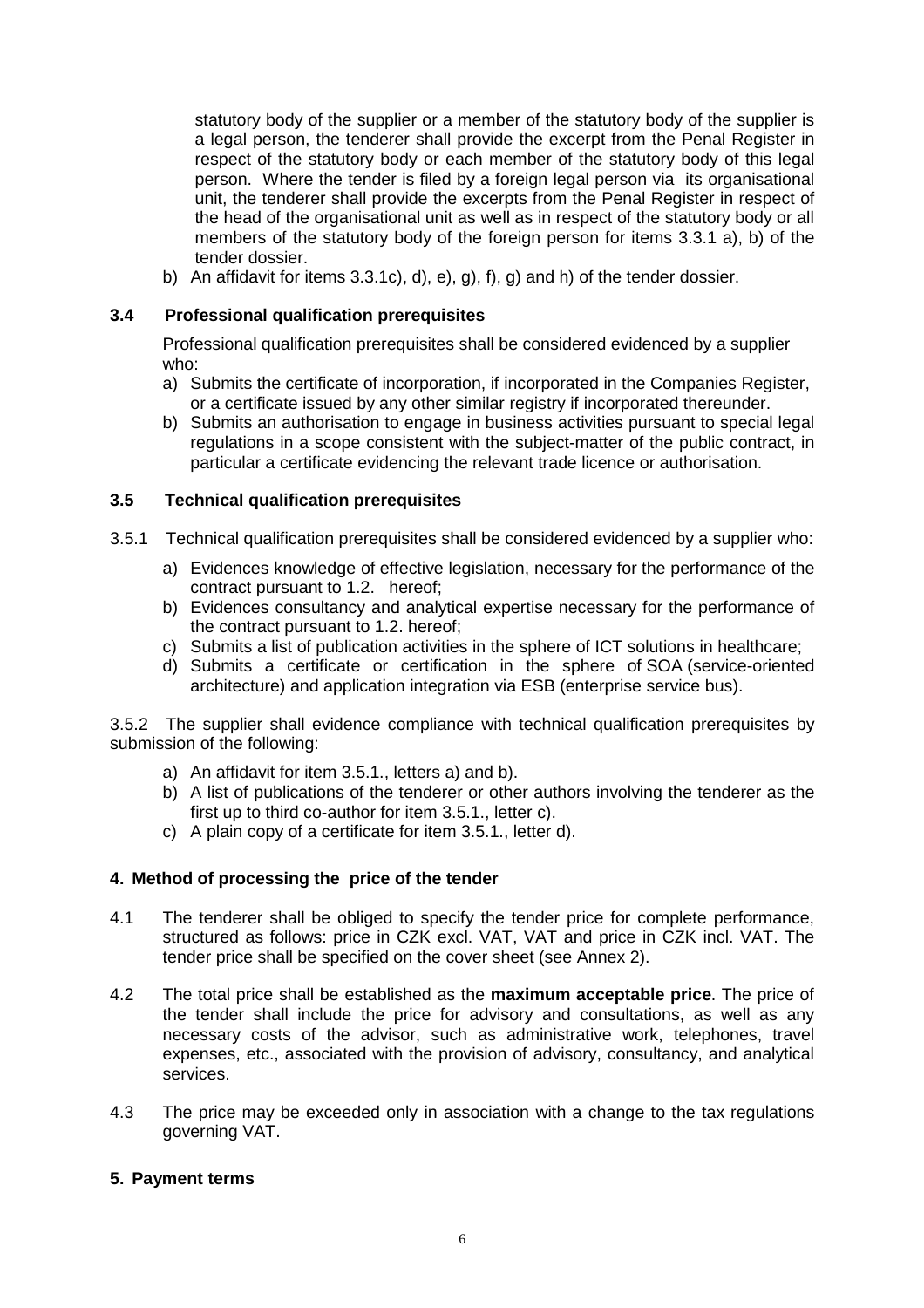- 5.1 The price for the performance of the public contract shall be paid by the contracting entity on the basis of a tax docket - invoice. The credit period of the invoice shall be 30 days of the delivery of the invoice to the contracting entity.
- 5.2 The contracting entity shall be entitled to return the invoice to the supplier in the credit period, if it does not comply with the particulars of a tax docket or if the scope of the performed work and services specified by the invoice and the price charged based thereon does not reflect the actually performed works and services.

# **6. Opening of envelopes and evaluation criteria**

- 6.1 The envelopes with the tenders filed by tenderers shall be opened on 2008/11/20 at 8:30 a.m. at the head office of the contracting entity.
- 6.2 Besides the representatives of the contracting entity, the opening of envelopes may be attended by all tenderers who have filed their tenders within the timeline specified for tender submission; for capacity reasons max. 1 person per tenderer; this person shall produce its full authorisation unless the statutory body of the tenderer or a member thereof is concerned.
- 6.3 Tenders will be assessed by economic value based on the following criteria:

| <b>Criterion</b>                 | Weight |
|----------------------------------|--------|
| 1. Price of tender               | 40%    |
| 2. Qualification of the supplier | 60%    |

6.4 Method of evaluation of tenders by subcriteria:

# Criterion 1 – price of tender

Within this subcriterion, the contracting entity shall evaluate the overall amount of the price of tender in CZK excl. VAT, offered by the tenderer, using a point method. The point rating shall be calculated using the following formula:

The lowest price of tender in CZK

--------------------------------------------- x 100 (points)

The evaluated price of tender in CZK

# Criterion 2 – qualification of the supplier

Within the scope of this criterion, the contracting entity shall evaluate the qualification of staff involved in advisory and consultancy activities so that the entire subject-matter of the contract is covered. The most suitable tender shall be allocated 100 points, every other tender shall be allocated such point rating which expresses the rate of compliance with the subcriterion in comparison with the most suitable offer.

- 6.5 The evaluation of tenders shall be conducted using the point values allocated pursuant to above mentioned subcriteria. The evaluation commission shall use a point scale of  $0 - 100$  points for the rating of tenders. Every individual tender shall be allocated a value for the given criterion reflecting the success rate of the tender concerned with respect to the criterion in question.
- 6.6 The contracting entity has established percentage weights for the individual subcriteria (provisions of section 6.3 refer). The evaluation using the point method shall be conducted by the commission by multiplying individual point values of tenders in the criteria by the relevant weight of the concerned criterion. Based on the total of the final values for individual tenders the evaluation commission shall establish the ranking of individual tenders, where the most successful shall be the tender achieving the highest value.